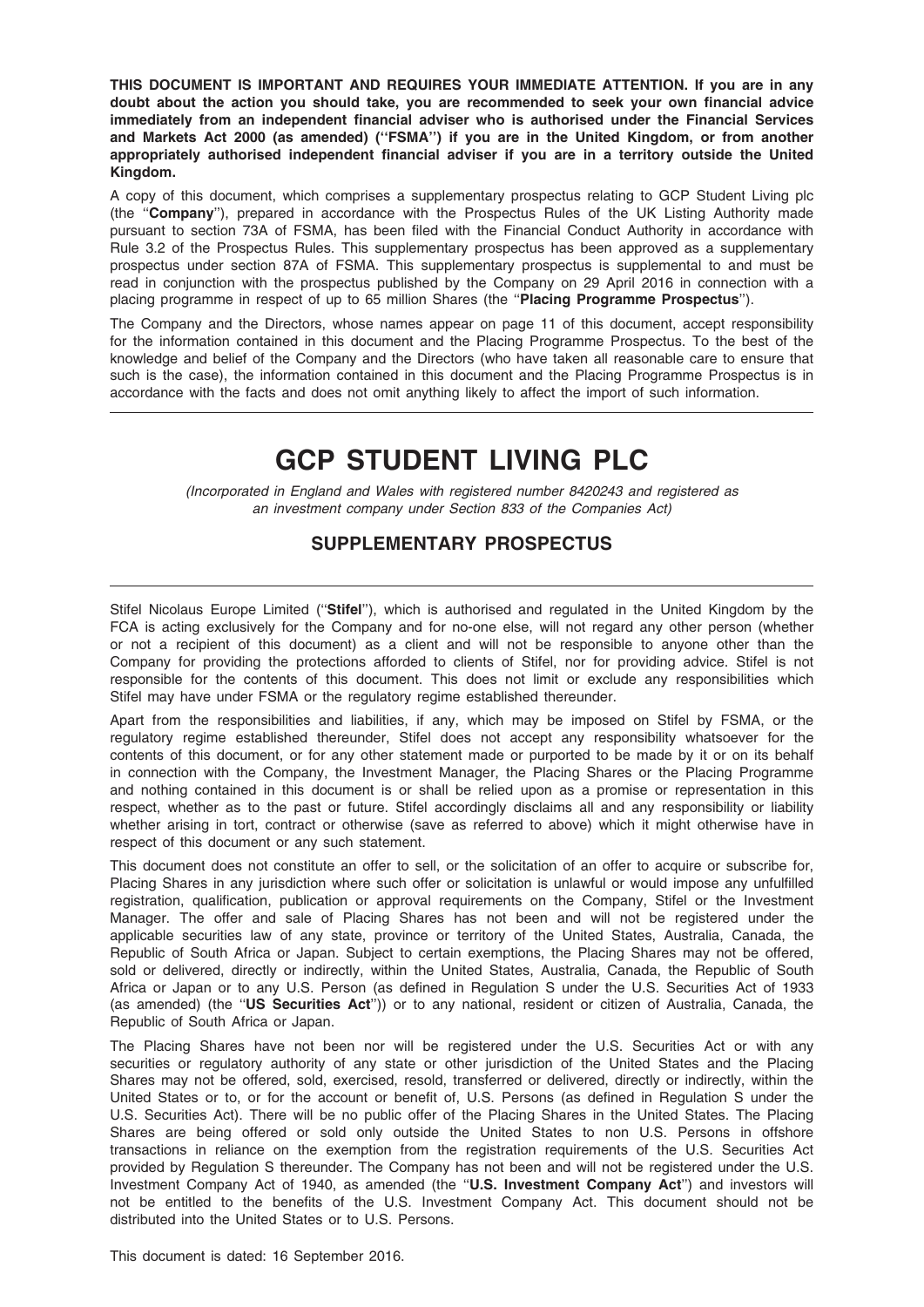#### 1. INTRODUCTION

This document is being published as a supplement to the Placing Programme Prospectus published on 29 April 2016.

The publication of this document is a regulatory requirement under the Prospectus Rules following:

- (i) the admission on 16 September 2016 of all of the Company's Shares to a premium listing on the Official List (being the list maintained by the UKLA pursuant to Part VI of FSMA) and admission to trading on the premium segment of the Main Market of the London Stock Exchange ("Main Market"); and
- (ii) the publication of the audited consolidated financial statements of the Group for the financial period from 1 July 2015 to 30 June 2016.

The Migration (defined below) and the audited consolidated financial statements constitute significant new factors relating to the information contained in the Placing Programme Prospectus. In connection with the Migration, the Company has also amended its investment policy by the adoption of two new investment restrictions. The Company does not consider that the change to its investment policy constitutes a significant new factor relating to the information contained in the Placing Programme Prospectus.

This document is supplemental to, and should be read in conjunction with, the Placing Programme Prospectus.

Words and phrases defined in the Placing Programme Prospectus shall have the same meaning in this document unless otherwise defined herein.

#### 2. SIGNIFICANT NEW FACTORS

2.1 Migration to a premium listing on the Official List and admission to trading on the premium segment of the Main Market

The Company was admitted to trading on the Specialist Fund Market of the London Stock Exchange (now the Specialist Fund Segment of the Main Market of the London Stock Exchange) on 20 May 2013.

The Specialist Fund Segment is a segment of the Main Market and is designed for highly specialised investment companies which may have characteristics such as: (i) variable levels of secondary market liquidity; (ii) sophisticated corporate structures; (iii) highly leveraged structures; and (iv) sophisticated investment propositions with concentrated risk. As a result, investment in such companies is intended for institutional, highly knowledgeable investors or professionally advised investors only. As securities traded on the Specialist Fund Segment do not need to be approved for public notification on the Official List as a prerequisite for admission, the Specialist Fund Segment is an unlisted market and securities traded thereon are not considered suitable for retail investors.

On 16 September 2016 the Company's Shares were admitted to a premium listing on the Official List and admitted to trading on the premium segment of the Main Market (the ''Migration'').

In connection with the Migration, the Company has amended its investment policy by the adoption of two new investment restrictions. The Company does not consider this change to be material or significant. Further details are set out at paragraph 3.1 below.

#### Benefits of the Migration

The Directors believe that the Company will benefit from the Migration, on the basis that it is expected to result in a broader investor base over the longer term and will better position the Company to meet the liquidity requirements of a wider audience of Shareholders and potential investors alike, which the Directors believe may enhance the liquidity of the Shares in the secondary market to the benefit of all Shareholders. Admission to a premium listing on the Official List will also help the Company meet the requirements of FTSE Group for inclusion in the FTSE Indices which the Directors consider would be likely to result in investment in the Company by index investors, as such investors seek to gain index weighted exposure to the Company.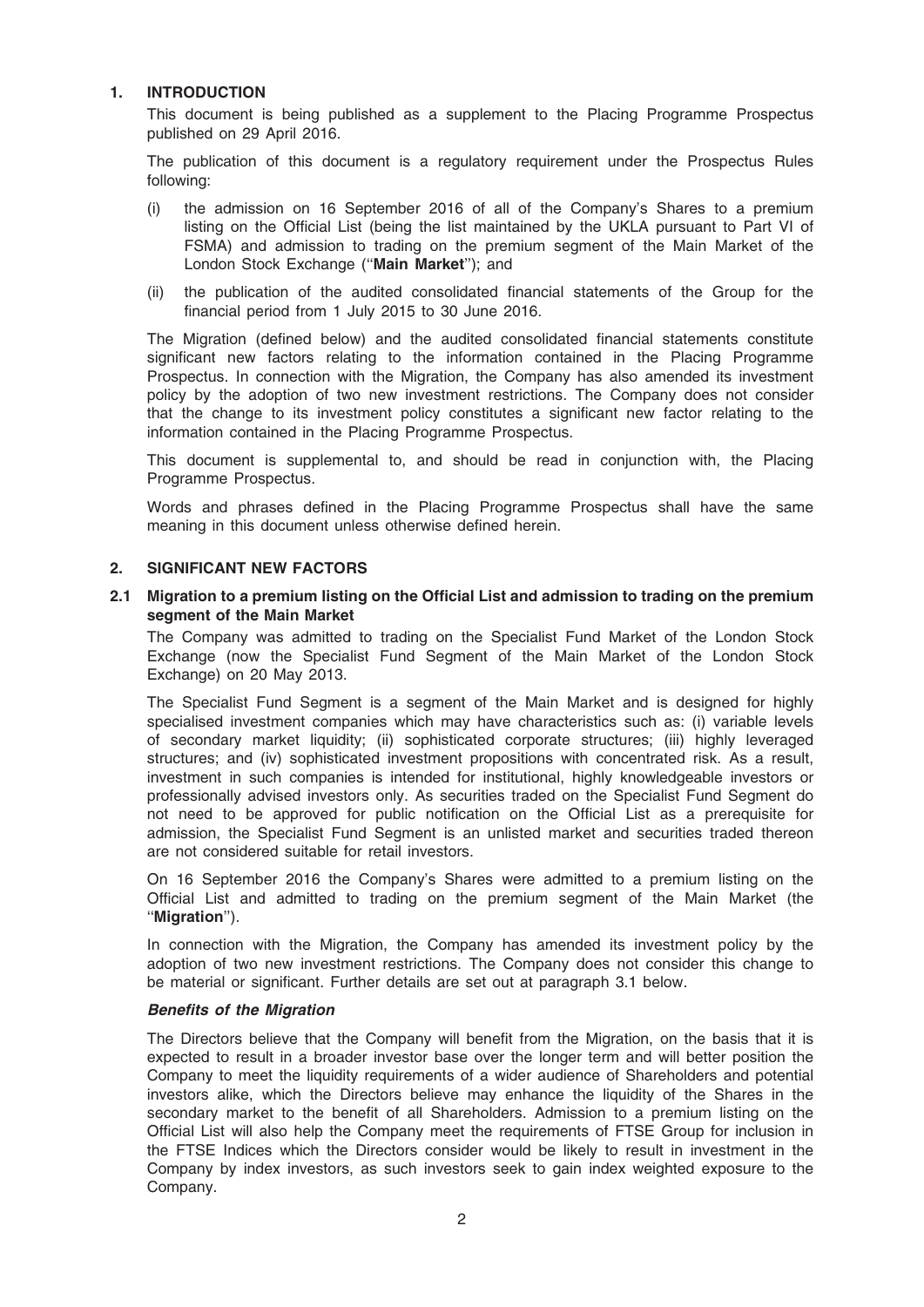In addition to the increased focus by investors on the market liquidity of their investments in quoted investment companies, wider industry trends have seen on-going consolidation in the private client wealth management sector, which the Directors believe will place greater importance on the liquidity of the quoted investment companies in which wealth managers will invest their client monies. The premium segment of the Main Market is an established market which is accessible to a broad range of investors which the Directors believe may offer the Company improved liquidity levels for its Shares.

The Directors believe that the risks associated with the Migration are minimal, with the principal difference being that the Company is now subject to the listing rules made by the UKLA pursuant to Part VI of FSMA (the "Listing Rules") in full, which may impose, amongst other things, additional regulatory and disclosure obligations on the Company. To 15 September 2016, the Company voluntarily complied with the majority of the Listing Rules, as set out in the Placing Programme Prospectus, and the Directors therefore consider those additional regulatory and disclosure obligations to be minor, in the context of the Company's operations to date.

#### Compliance with the Listing Rules

With effect from 16 September 2016, being a closed ended fund with a premium listing on the Official List, as set out in Listing Rule 15, the Company is subject to the Listing Rules. Accordingly, the Company is now required to be fully compliant with the Listing Rules, including all of those provisions with which it previously voluntarily complied, including, inter alia, provisions in relation to continuing obligations, market repurchases, the content of circulars, significant transactions and those provisions which specifically relate to closed-ended investment funds with a premium listing.

Stifel was appointed as sponsor to the Company in connection with the Migration.

At a general meeting of the Company held on 28 July 2016, the Company adopted new articles of association (the "New Articles") to ensure compliance with the Listing Rules. Specifically, the New Articles include a provision to ensure compliance with Listing Rule 9.2 which requires that: (i) where a shareholder vote is required by the Listing Rules such vote must be decided by a resolution of the holders of the Company's shares that have been admitted to a premium listing on the Official List; and (ii) where the Listing Rules require that a particular resolution be approved by independent shareholders, being non-controlling shareholders, only independent shareholders who hold the Company's shares that have been admitted to a premium listing on the Official List can vote on such separate resolution.

#### 2.2 Audited consolidated financial statements of the Group for the financial period from 1 July 2015 to 30 June 2016

On 16 September 2016, the Company published the audited consolidated financial statements of the Group for the financial period from 1 July 2015 to 30 June 2016 in respect of which the Company's auditor, Ernst & Young LLP, Chartered Accountants and Statutory Auditor, of 25 Churchill Place, Canary Wharf, London E14 5EY, has given an unqualified opinion that the accounts give a true and fair value of the state of affairs of the Group as at 30 30 June 2016 and its profits for the period then ended, have been properly prepared in accordance with the Companies Act, have been delivered to Companies House and are incorporated into this document in full by reference to the same.

### 3. PLACING PROGRAMME PROSPECTUS

#### 3.1 Migration

As from 16 September 2016, all references in the Placing Programme Prospectus, wherever placed, to the Specialist Fund Segment, shall, if required in the context of the Migration, be disregarded or construed instead as references to a premium listing on the Official List and admission to trading on the premium segment of the Main Market, and the context of any relevant statement shall be revised accordingly, as appropriate. All references to voluntary compliance with the Listing Rules shall also be disregarded, on the basis that the Company is now obliged to comply, and complies with the Listing Rules in full.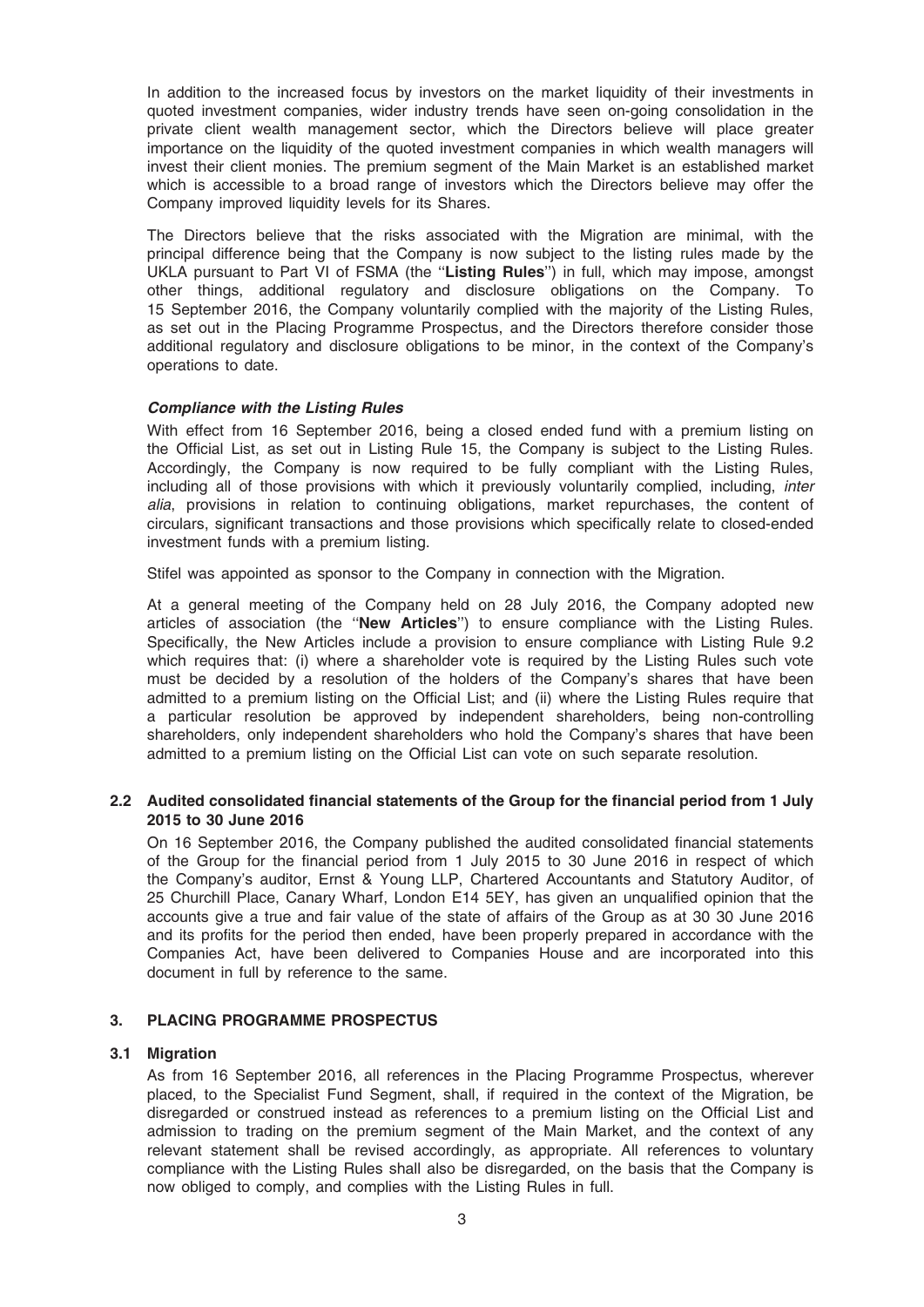For the avoidance of doubt (and without limiting the generality of the foregoing paragraph), the following specific changes to the Placing Programme Prospectus are noted:

- applications will be made to the UKLA and the London Stock Exchange for all of the Placing Shares to be admitted to a premium listing on the Official List and to trading on the premium segment of the Main Market;
- the following wording shall be deleted from page 16 and page 57 of the Placing Programme Prospectus:

''FCA-authorised firms conducting designated investment business with retail customers under COB Rules are reminded that securities admitted to trading on the Specialist Fund Segment will be securities that may have characteristics such as: (i) variable levels of secondary market liquidity; (ii) sophisticated corporate structures; (iii) highly leveraged structures; and (iv) sophisticated investment propositions with concentrated risks and are therefore intended for institutional, professional and highly knowledgeable investors. The Company and its advisers not subject to the COB Rules are responsible for compliance with equivalent conduct of business or point of sale rules in the jurisdiction in which they are based or in which they are marketing the securities concerned (if applicable).''; and

the underlined wording in the following statement set out on page 56 of the Placing Programme Prospectus shall be deleted:

''Furthermore, the level of the liquidity in the Shares can vary significantly and typical liquidity on the Specialist Fund Segment is relatively unknown.''

In connection with the Migration, the Company has amended its investment policy by the adoption of two new investment restrictions.

An extract from the investment policy showing the revised restrictions is set out below, with the underlined sections being the new restrictions.

''The Company invests and manages its assets with the objective of spreading risk through the following restrictions:

- the Company will derive its rental income from a portfolio of not less than 500 studios;
- the value of any newly acquired single property will be limited to 25 per cent. of Gross Assets, calculated as at the time of investment;
- the Company mostly invests in modern, purpose built, private student residential accommodation and teaching facilities located primarily in and around London. Accordingly, no less than 75 per cent. of the Group's property portfolio will comprise assets which are located in and around London, calculated as at the time of investment;
- at least 90 per cent. by value of the properties directly or indirectly owned by the Company shall be in the form of freehold or long leasehold (over 60 years remaining at the time of acquisition) properties or the equivalent;
- the Company will not (i) invest more than 20 per cent. of its Gross Assets in undeveloped land; and (ii) commit more than 15 per cent. of its Gross Assets to forward-funded projects in respect of such undeveloped land, such commitment to be determined on the basis of the net construction funding requirements (and associated advisory costs) of such projects at the time of commitment up to their completion, in both cases as measured at the time of investment;
- the Company will not invest in completed assets which are not income generative at, or shortly following, the time of acquisition; and
- the Company will not invest in closed-ended investment companies."

#### 3.2 Audited consolidated financial statements of the Group for the financial period from 1 July 2015 to 30 June 2016

#### Historical financial information

The audited consolidated financial statements of the Group for the financial period ended 30 June 2016, which have been incorporated by reference into this document and the Placing Programme Prospectus include the information specified in the tables below. Where the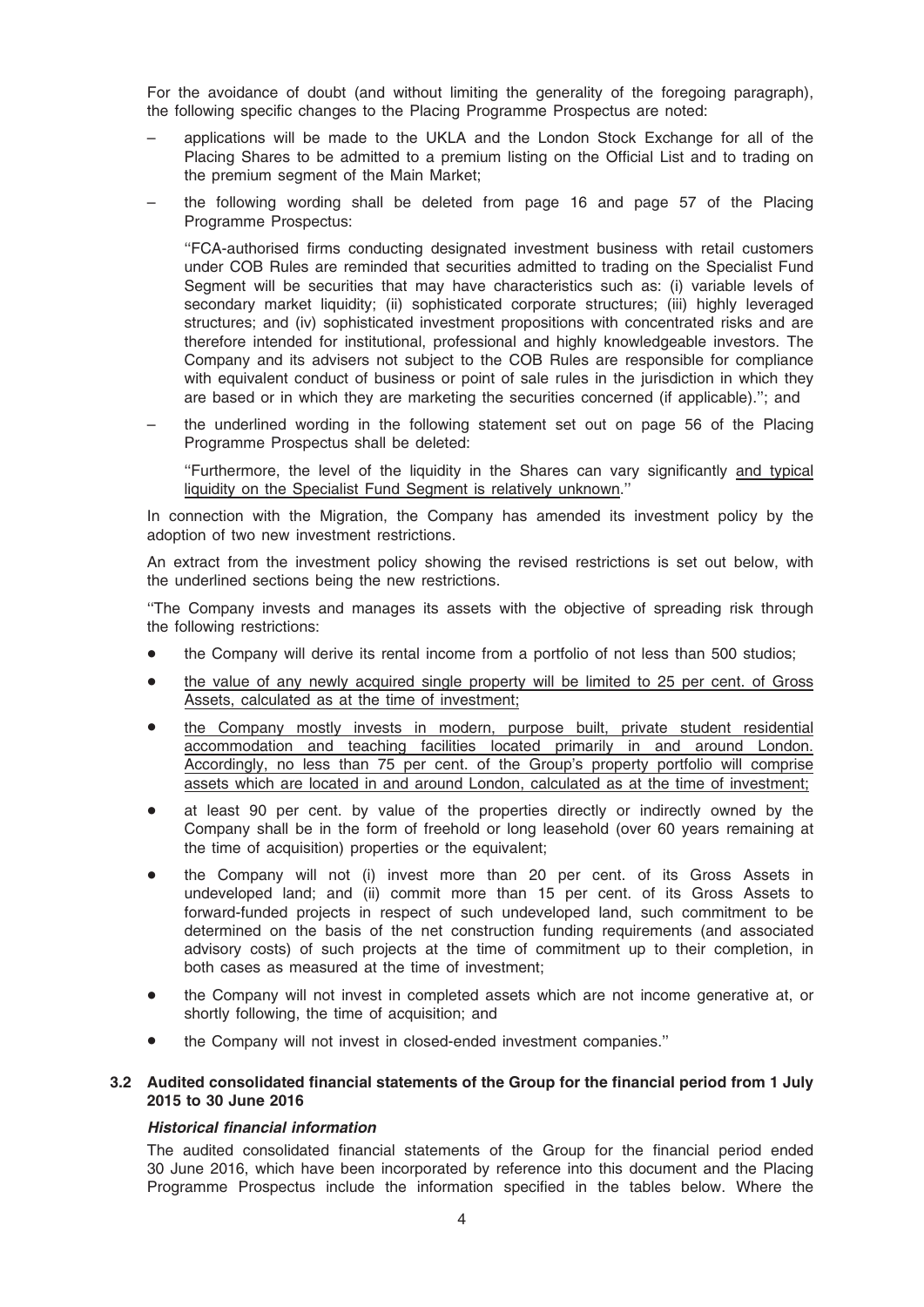audited consolidated financial statements of the Group for the financial period ended 30 June 2016 make reference to other documents, such other documents are not incorporated into and do not form part of this document and the Placing Programme Prospectus.

#### Nature of information

|                                                      | <b>Audited</b><br>consolidated<br>financial<br>statements of the<br>Group for the<br>period from 1 July<br><b>2015 to 30 June</b><br>2016 |
|------------------------------------------------------|-------------------------------------------------------------------------------------------------------------------------------------------|
|                                                      | (Page No(s))                                                                                                                              |
| Consolidated Statement of Total Comprehensive Income | 64                                                                                                                                        |
| <b>Consolidated Statement of Financial Position</b>  | 65                                                                                                                                        |
| Consolidated Statement of Changes in Equity          | 66                                                                                                                                        |
| <b>Consolidated Statement of Cash Flows</b>          | 67                                                                                                                                        |
| Notes to the Consolidated Financial Statements       | $68 - 91$                                                                                                                                 |
| Independent Auditor's Report                         | $58 - 63$                                                                                                                                 |
| Chairman's Statement                                 | $4 - 7$                                                                                                                                   |
| Directors' Report                                    | $52 - 56$                                                                                                                                 |

## Selected financial information

The key audited figures that summarise the Group's financial condition in respect of the financial period ended 30 June 2016 which have been extracted on a straightforward basis without material adjustment from the historical financial information referred to under the heading ''Historical financial information'' above, are set out in the following table:

|                                               | As at or for the<br>period ended<br>30 June 2016 |
|-----------------------------------------------|--------------------------------------------------|
| Total Assets (£'000)                          | 498,806                                          |
| Investment property (£'000)                   | 424,787                                          |
| Total Assets less Current Liabilities (£'000) | 487.457                                          |
| Net Assets (£'000)                            | 358,468                                          |
| NAV per Share (sterling pence)                | 136.93                                           |
| Share price (sterling pence)                  | 130.75                                           |
| Earnings per Share (sterling pence)           | 15.48                                            |
| Dividends per Share (sterling pence)          | 5.66                                             |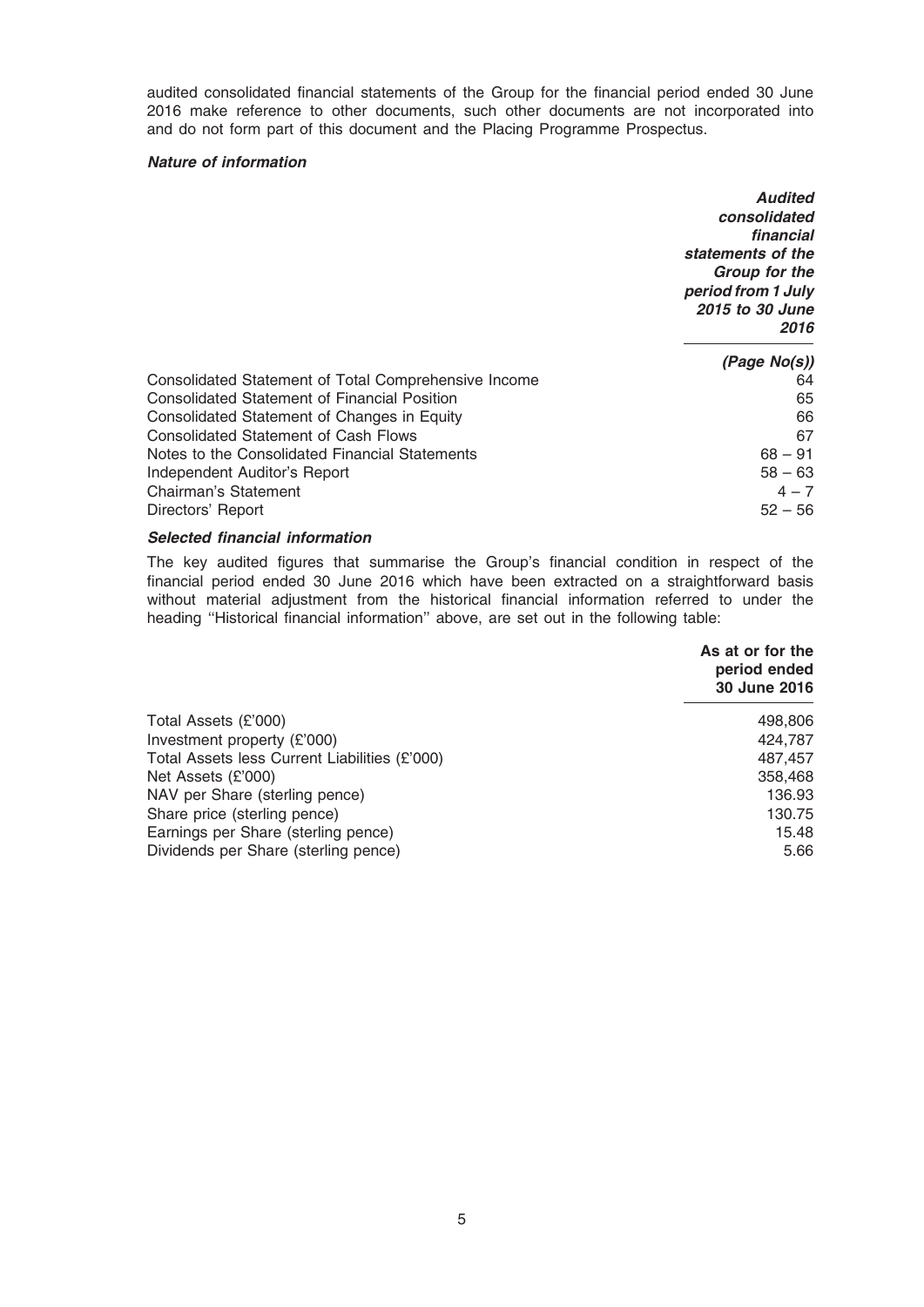#### Operating and financial review

The Company's published audited consolidated financial statements of the Group for the financial period ended 30 June 2016, which have been incorporated by reference into this document, include, on the pages specified in the table below, descriptions of the Group's financial condition (in both capital and revenue terms), details of the Group's investment activity and portfolio exposure, and changes in its financial condition for the financial period ended 30 June 2016:

|                              | As at or for the<br>period ended<br>30 June 2016 |
|------------------------------|--------------------------------------------------|
|                              | (Page no(s))                                     |
| Chairman's Statement         | $4 - 7$                                          |
| Strategic Report             | $8 - 37$                                         |
| <b>Strategic Overview</b>    | $10 - 11$                                        |
| Review of the Financial Year | $16 - 18$                                        |
| Company Performance          | 19                                               |
| Property Portfolio           | $20 - 29$                                        |

Save to the extent disclosed below, as at the date of this document, there has been no significant change in the financial or trading position of the Company or the Group since 30 June 2016, being the last date in respect of which the Group has published financial information.

The independent Valuer completed a valuation of the Company's property portfolio as at 30 June 2016. Pursuant to such valuation, the independent Valuer valued the Company's portfolio at £424.8 million compared to the valuation of £420.3 million as at 31 March 2016.

The Company has declared and on 5 September 2016 paid a fourth interim dividend of 1.43 pence per Share in respect of the period ended 30 June 2016.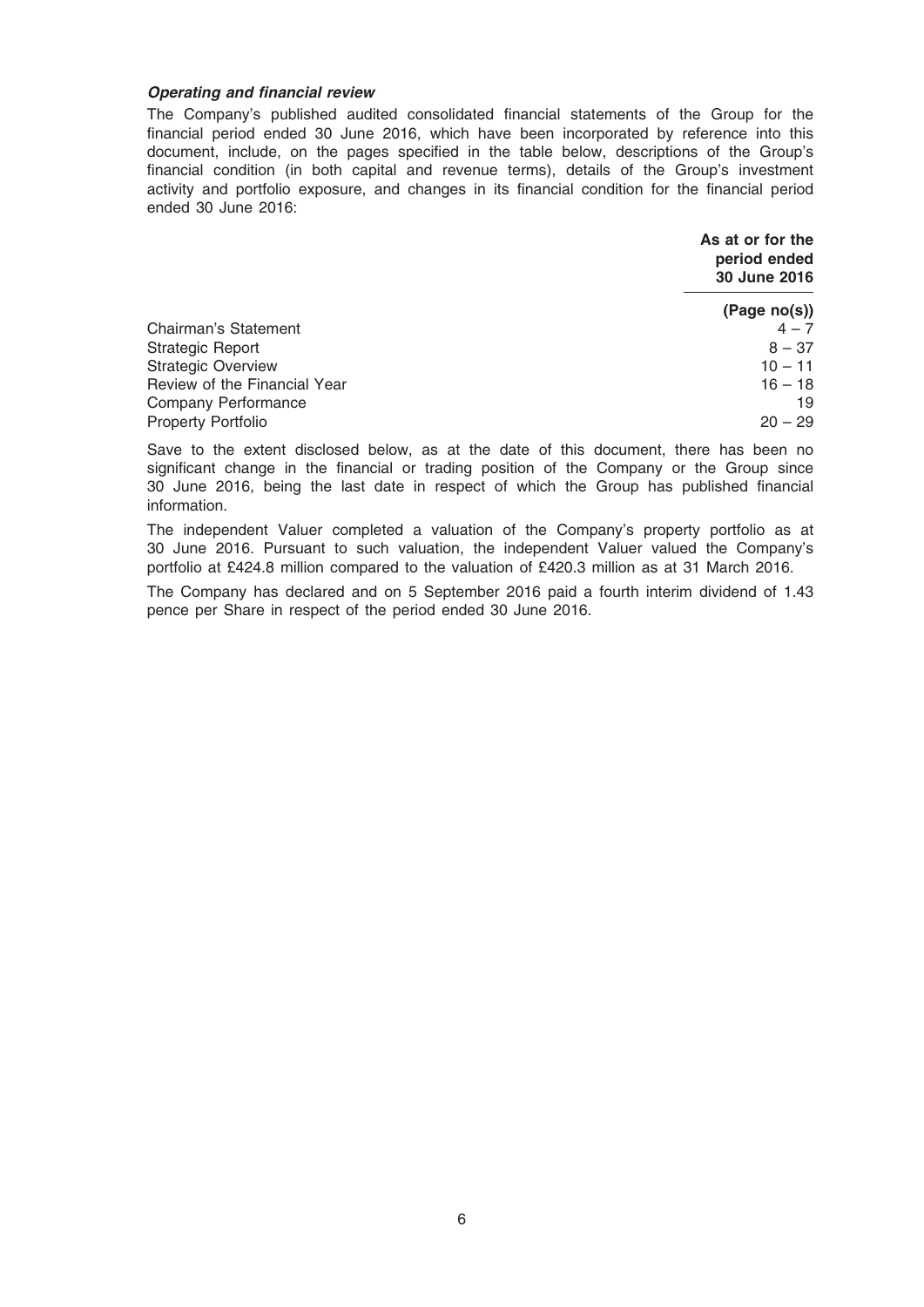## 4. SUMMARY

In accordance with Prospectus Rule 3.4.2, the following paragraphs contained in the Summary are supplemented and updated as follows:

| <b>Summary</b><br>reference | <b>Summary reference</b><br>title   | <b>Updated information</b>                                                                                                                                                                                                                                                                                                                                                                                                                                                                                                                                                                 |                                                                                                |
|-----------------------------|-------------------------------------|--------------------------------------------------------------------------------------------------------------------------------------------------------------------------------------------------------------------------------------------------------------------------------------------------------------------------------------------------------------------------------------------------------------------------------------------------------------------------------------------------------------------------------------------------------------------------------------------|------------------------------------------------------------------------------------------------|
| <b>B.7</b>                  | <b>Key financial</b><br>information | The selected historical financial information set out below, which<br>has been prepared under IFRS, has been extracted without<br>material adjustment from the audited consolidated financial<br>statements of the Group for the financial period from 1 July 2015<br>to 30 June 2016:                                                                                                                                                                                                                                                                                                     |                                                                                                |
|                             |                                     | <b>Consolidated Statement of financial position</b>                                                                                                                                                                                                                                                                                                                                                                                                                                                                                                                                        |                                                                                                |
|                             |                                     |                                                                                                                                                                                                                                                                                                                                                                                                                                                                                                                                                                                            | <b>Financial</b><br><b>Period from</b><br>1 July 2015 to<br>30 June 2016<br>(audited)<br>£'000 |
|                             |                                     | Assets and liabilities                                                                                                                                                                                                                                                                                                                                                                                                                                                                                                                                                                     |                                                                                                |
|                             |                                     | Investment property                                                                                                                                                                                                                                                                                                                                                                                                                                                                                                                                                                        | 424,787                                                                                        |
|                             |                                     | Trade and other receivables                                                                                                                                                                                                                                                                                                                                                                                                                                                                                                                                                                | 6,867                                                                                          |
|                             |                                     | Cash and cash equivalents                                                                                                                                                                                                                                                                                                                                                                                                                                                                                                                                                                  | 66,337                                                                                         |
|                             |                                     | <b>Total assets</b>                                                                                                                                                                                                                                                                                                                                                                                                                                                                                                                                                                        | 498,806                                                                                        |
|                             |                                     | Deferred income                                                                                                                                                                                                                                                                                                                                                                                                                                                                                                                                                                            | (5,235)                                                                                        |
|                             |                                     | Interest bearing loans and borrowings                                                                                                                                                                                                                                                                                                                                                                                                                                                                                                                                                      | (128, 174)                                                                                     |
|                             |                                     | <b>Total liabilities</b>                                                                                                                                                                                                                                                                                                                                                                                                                                                                                                                                                                   | (140, 338)                                                                                     |
|                             |                                     | Net assets                                                                                                                                                                                                                                                                                                                                                                                                                                                                                                                                                                                 | 358,468                                                                                        |
|                             |                                     | Number of Shares                                                                                                                                                                                                                                                                                                                                                                                                                                                                                                                                                                           | 261,795,015                                                                                    |
|                             |                                     | NAV per Share (pence)                                                                                                                                                                                                                                                                                                                                                                                                                                                                                                                                                                      | 136.93                                                                                         |
|                             |                                     | <b>Consolidated Statement of Total Comprehensive Income</b>                                                                                                                                                                                                                                                                                                                                                                                                                                                                                                                                |                                                                                                |
|                             |                                     | Income and expenses                                                                                                                                                                                                                                                                                                                                                                                                                                                                                                                                                                        |                                                                                                |
|                             |                                     | Revenue                                                                                                                                                                                                                                                                                                                                                                                                                                                                                                                                                                                    | 22,482                                                                                         |
|                             |                                     | Property operating expenses                                                                                                                                                                                                                                                                                                                                                                                                                                                                                                                                                                | (4,600)                                                                                        |
|                             |                                     | Administration expenses                                                                                                                                                                                                                                                                                                                                                                                                                                                                                                                                                                    | (5,712)                                                                                        |
|                             |                                     | Fair value gains on investment properties<br>Operating profit                                                                                                                                                                                                                                                                                                                                                                                                                                                                                                                              | 27,156<br>39,326                                                                               |
|                             |                                     | Finance Income                                                                                                                                                                                                                                                                                                                                                                                                                                                                                                                                                                             | 75                                                                                             |
|                             |                                     | Finance costs                                                                                                                                                                                                                                                                                                                                                                                                                                                                                                                                                                              | (11,076)                                                                                       |
|                             |                                     | Tax credit/(charge) for the year                                                                                                                                                                                                                                                                                                                                                                                                                                                                                                                                                           | З                                                                                              |
|                             |                                     | Net gains/(losses) on the valuation of cash flow hedges                                                                                                                                                                                                                                                                                                                                                                                                                                                                                                                                    | 214                                                                                            |
|                             |                                     | Total comprehensive income for the year                                                                                                                                                                                                                                                                                                                                                                                                                                                                                                                                                    | 28,542                                                                                         |
|                             |                                     | Save to the extent disclosed below, as at the date of this document,<br>there has been no significant change in the financial or trading<br>position of the Company or the Group since 30 June 2016, being<br>the last date in respect of which the Group has published financial<br>information.<br>The independent Valuer completed a valuation of the Company's<br>property portfolio as at 30 June 2016. Pursuant to such valuation,<br>the independent Valuer valued the Company's portfolio at<br>£424.8 million compared to the valuation of £420.3 million as at<br>31 March 2016. |                                                                                                |
|                             |                                     |                                                                                                                                                                                                                                                                                                                                                                                                                                                                                                                                                                                            |                                                                                                |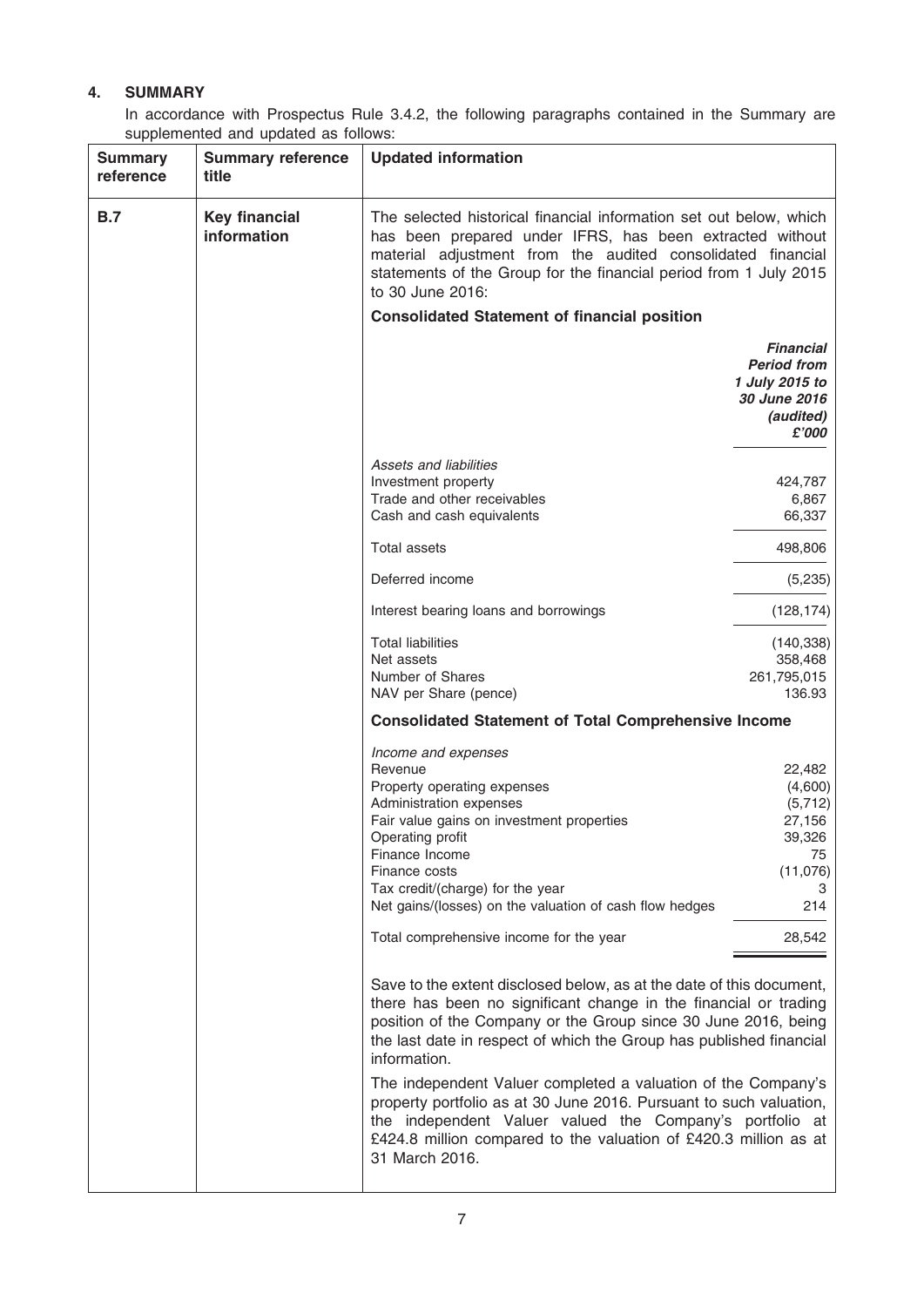|       |                          | The Company has declared and on 5 September 2016 paid a fourth<br>interim dividend of 1.43 pence per Share in respect of the period<br>ended 30 June 2016.                                                                                                                                                                                                                                                                                                                                                                                                                                                                                                                                                                                                                                                                                                                                      |
|-------|--------------------------|-------------------------------------------------------------------------------------------------------------------------------------------------------------------------------------------------------------------------------------------------------------------------------------------------------------------------------------------------------------------------------------------------------------------------------------------------------------------------------------------------------------------------------------------------------------------------------------------------------------------------------------------------------------------------------------------------------------------------------------------------------------------------------------------------------------------------------------------------------------------------------------------------|
| B.34. | <b>Investment policy</b> | <b>Investment objective</b>                                                                                                                                                                                                                                                                                                                                                                                                                                                                                                                                                                                                                                                                                                                                                                                                                                                                     |
|       |                          | The Company's investment objective is to provide Shareholders<br>with attractive total returns in the longer term through the potential<br>for modest capital appreciation and regular, sustainable, long-term<br>dividends with RPI inflation-linked income characteristics.                                                                                                                                                                                                                                                                                                                                                                                                                                                                                                                                                                                                                   |
|       |                          | <b>Investment policy</b>                                                                                                                                                                                                                                                                                                                                                                                                                                                                                                                                                                                                                                                                                                                                                                                                                                                                        |
|       |                          | The Company intends to meet its investment objective through<br>owning, leasing and licensing student residential accommodation<br>and teaching facilities to a diversified portfolio of direct let tenants<br>and HEIs. The Company will mostly invest in modern, purpose built,<br>private student residential accommodation and teaching facilities<br>located primarily in and around London where the Investment<br>Manager believes the Company is likely to benefit from supply and<br>demand imbalances for student residential accommodation. The<br>Company may also invest in development and forward-funded<br>projects which are consistent with the objective of providing<br>Shareholders with regular, sustainable dividends and have<br>received planning permission for student accommodation, subject<br>to the Board being satisfied as to the reputation, track record and |
|       |                          | financial strength of the relevant developer and building contractor.<br>Rental income will predominantly derive from a mix of contractual                                                                                                                                                                                                                                                                                                                                                                                                                                                                                                                                                                                                                                                                                                                                                      |
|       |                          | arrangements including direct leases and/or licences to students<br>("direct let agreements"), leases and/or licences to students<br>guaranteed by HEIs and/or leases and/or licences directly to<br>HEIs. The Company may enter into soft nominations agreements<br>(pari passu marketing arrangements with HEIs to place their<br>students in private accommodation) or hard nominations<br>agreements (longer term marketing arrangements with HEIs of<br>between two and 30 years in duration). Where the Company<br>invests in properties which contain commercial or retail space it<br>may derive further income through leases of such space. Where<br>the Company invests in development and forward-funded projects,<br>development costs will typically be paid in stages through<br>construction, with a bullet payment at completion.                                              |
|       |                          | The Company intends to focus primarily on accommodation and<br>teaching facilities for students studying at Russell Group<br>universities and other leading academic institutions, Regional<br>Universities with satellite teaching facilities in and around London<br>and at specialist colleges.                                                                                                                                                                                                                                                                                                                                                                                                                                                                                                                                                                                              |
|       |                          | The Company may invest directly or through holdings in special<br>purpose vehicles and its assets may be held through limited<br>partnerships, trusts or other vehicles with third party co-investors.                                                                                                                                                                                                                                                                                                                                                                                                                                                                                                                                                                                                                                                                                          |
|       |                          | Borrowing and gearing policy                                                                                                                                                                                                                                                                                                                                                                                                                                                                                                                                                                                                                                                                                                                                                                                                                                                                    |
|       |                          | The Company may seek to use gearing to enhance returns over the<br>long-term. The level of gearing will be governed by careful<br>consideration of the cost of borrowing and the Company may<br>seek to use hedging or otherwise seek to mitigate the risk of<br>interest rate increases. Gearing, represented by borrowings as a<br>percentage of Gross Assets, will not exceed 55 per cent. at the time<br>of investment. It is the Directors' current intention to target gearing<br>of less than 30 per cent. of Gross Assets in the long term and to<br>comply with the REIT condition relating to the ratio between the<br>Group's 'property profits' and 'property finance costs'.                                                                                                                                                                                                       |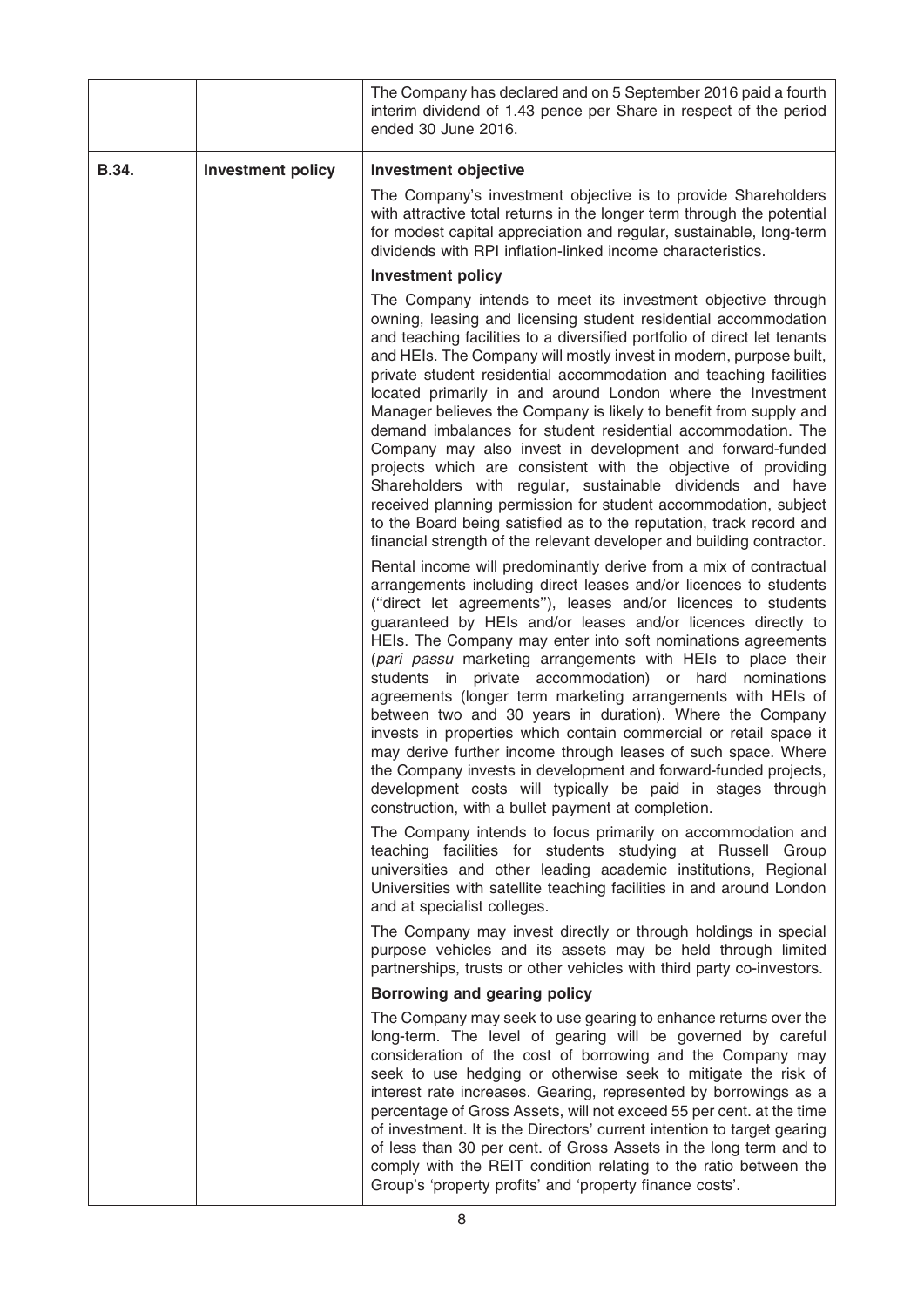|             |                          | <b>Use of derivatives</b>                                                                                                                                                                                                                                                                                                                                                                                                                                                                          |
|-------------|--------------------------|----------------------------------------------------------------------------------------------------------------------------------------------------------------------------------------------------------------------------------------------------------------------------------------------------------------------------------------------------------------------------------------------------------------------------------------------------------------------------------------------------|
|             |                          | The Company may invest through derivatives for efficient portfolio<br>management. In particular, the Company may engage in interest<br>rate hedging or otherwise seek to mitigate the risk of interest rate<br>increases as part of the Company's efficient portfolio management.                                                                                                                                                                                                                  |
|             |                          | <b>Investment restrictions</b>                                                                                                                                                                                                                                                                                                                                                                                                                                                                     |
|             |                          | The Company invests and manages its assets with the objective of<br>spreading risk through the following restrictions:                                                                                                                                                                                                                                                                                                                                                                             |
|             |                          | the Company will derive its rental income from a portfolio of<br>not less than 500 studios;                                                                                                                                                                                                                                                                                                                                                                                                        |
|             |                          | the value of any newly acquired single property will be limited<br>to 25 per cent. of Gross Assets, calculated as at the time of<br>investment;                                                                                                                                                                                                                                                                                                                                                    |
|             |                          | the Company mostly invests in modern, purpose built, private<br>student residential accommodation and teaching facilities<br>located primarily in and around London. Accordingly, no less<br>than 75 per cent. of the Group's property portfolio will<br>comprise assets which are located in and around London,<br>calculated as at the time of investment;                                                                                                                                       |
|             |                          | at least 90 per cent. by value of the properties directly or<br>indirectly owned by the Company shall be in the form of<br>freehold or long leasehold (over 60 years remaining at the<br>time of acquisition) properties or the equivalent;                                                                                                                                                                                                                                                        |
|             |                          | the Company will not (i) invest more than 20 per cent. of its<br>Gross Assets in undeveloped land; and (ii) commit more than<br>15 per cent. of its Gross Assets to forward-funded projects in<br>respect of such undeveloped land, such commitment to be<br>determined on the basis of the net construction funding<br>requirements (and associated advisory costs) of such projects<br>at the time of commitment up to their completion, in both<br>cases as measured at the time of investment; |
|             |                          | the Company will not invest in completed assets which are not<br>income generative at, or shortly following, the time of<br>acquisition; and                                                                                                                                                                                                                                                                                                                                                       |
|             |                          | the Company will not invest in closed-ended investment<br>companies.                                                                                                                                                                                                                                                                                                                                                                                                                               |
|             |                          | The Directors currently intend, at all times, to conduct the affairs of<br>the Company so as to enable it to qualify as the principal company<br>of a REIT for the purposes of Part 12 of the CTA 2010 (and the<br>regulations made thereunder).                                                                                                                                                                                                                                                   |
|             |                          | In the event of a breach of the investment guidelines and<br>restrictions set out above, the Investment Manager shall inform<br>the Directors upon becoming aware of the same and, if the<br>Directors consider the breach to be material, notification will be<br>made to a Regulatory Information Service.                                                                                                                                                                                       |
|             |                          | No material change will be made to the investment policy without<br>the approval of Shareholders by ordinary resolution.                                                                                                                                                                                                                                                                                                                                                                           |
| <b>B.36</b> | <b>Regulatory status</b> | The Company is not regulated as a collective investment scheme<br>by the Financial Conduct Authority. However, it is subject to the<br>Prospectus Rules, Disclosure Guidance and Transparency Rules,<br>Listing Rules and MAR.                                                                                                                                                                                                                                                                     |
| C.6         | <b>Admission</b>         | Applications will be made to the UKLA and the London Stock<br>Exchange for all of the Placing Shares to be admitted to a premium                                                                                                                                                                                                                                                                                                                                                                   |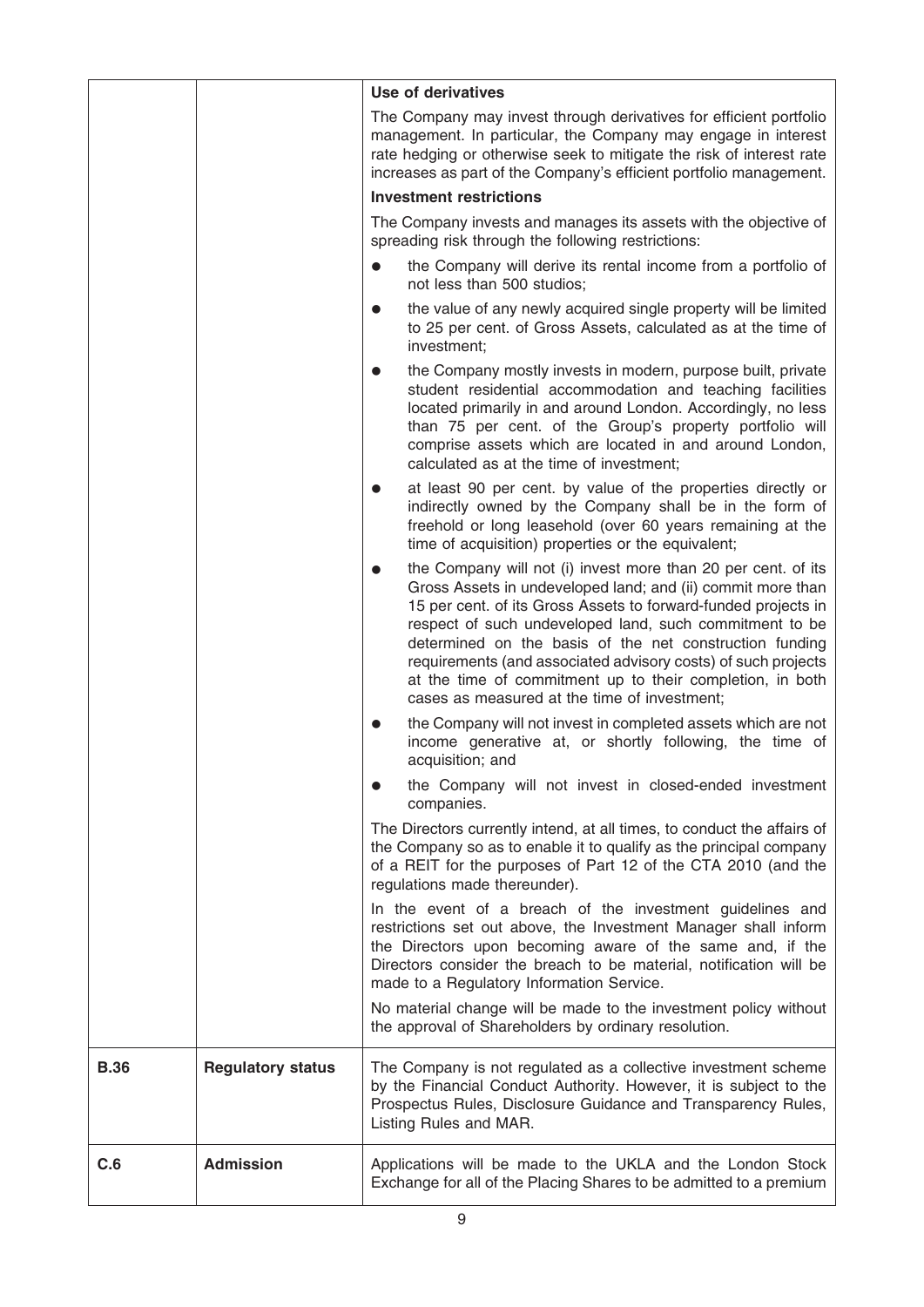|     |                                                | listing on the Official List and to trading on the premium segment of<br>the Main Market. The Placing Shares will be held in registered form<br>and will be eligible for settlement in CREST. Temporary documents<br>of title will not be issued.<br>It is expected that Admission of such Placing Shares will become<br>effective and dealings in such Placing Shares will commence<br>during the period from 29 April 2016 to 28 April 2017.                                                                                           |
|-----|------------------------------------------------|------------------------------------------------------------------------------------------------------------------------------------------------------------------------------------------------------------------------------------------------------------------------------------------------------------------------------------------------------------------------------------------------------------------------------------------------------------------------------------------------------------------------------------------|
| E.3 | <b>Terms and</b><br>conditions of the<br>offer | The Placing Programme will open on 29 April 2016 and will close<br>on the Final Closing Date. A maximum of 65 million Placing Shares<br>will be issued pursuant to the Placing Programme. The minimum<br>price at which Shares will be issued pursuant to the Placing<br>Programme will be equal to the prevailing NAV per Share at the<br>time of allotment together with a premium intended to at least cover<br>the costs and expenses of the relevant placing of Shares (including,<br>without limitation, any placing commissions). |
|     |                                                | The allotment and issue of Placing Shares under the Placing<br>Programme is at the discretion of the Directors. There is no<br>minimum or maximum subscription in respect of any Placing.                                                                                                                                                                                                                                                                                                                                                |
|     |                                                | The Placing Programme is not being underwritten and, as at the<br>date of this document the actual number of Placing Shares to be<br>issued is not known. The number of Placing Shares available<br>should not be taken as an indication of the number of Placing<br>Shares finally to be issued.                                                                                                                                                                                                                                        |
|     |                                                | Each allotment of Placing Shares pursuant to the Placing<br>Programme is conditional on:                                                                                                                                                                                                                                                                                                                                                                                                                                                 |
|     |                                                | Shareholder authority for the disapplication of pre-emption<br>rights in respect of the relevant allotment being in place;                                                                                                                                                                                                                                                                                                                                                                                                               |
|     |                                                | the Placing Price being not less than the prevailing NAV per<br>$\bullet$<br>Share at the time of allotment together with a premium<br>intended to at least cover the costs and expenses of the<br>relevant placing of Shares (including, without limitation, any<br>placing commissions);                                                                                                                                                                                                                                               |
|     |                                                | the Company having a placing agreement or equivalent<br>arrangement in place at the time of the issue;                                                                                                                                                                                                                                                                                                                                                                                                                                   |
|     |                                                | a valid supplementary prospectus being published by the<br>Company when required; and                                                                                                                                                                                                                                                                                                                                                                                                                                                    |
|     |                                                | admission of the Placing Shares issued pursuant to the<br>allotment to a premium listing on the Official List and to<br>trading on the premium segment of the Main Market.                                                                                                                                                                                                                                                                                                                                                               |
|     |                                                | In circumstances where these conditions are not fully met, the<br>relevant issue of Placing Shares pursuant to the Placing<br>Programme will not take place.                                                                                                                                                                                                                                                                                                                                                                             |

## 5. WITHDRAWAL RIGHTS

In accordance with section 87Q(4) of FSMA, where a supplementary prospectus has been published and, prior to the publication, a person agreed to buy or subscribe for transferable securities to which it relates, he may withdraw his acceptance before the end of the period of two working days beginning with the first working day after the date on which the supplementary prospectus was published. At the date of this supplementary prospectus there is no offer of Shares open for acceptance to which withdrawal rights would apply.